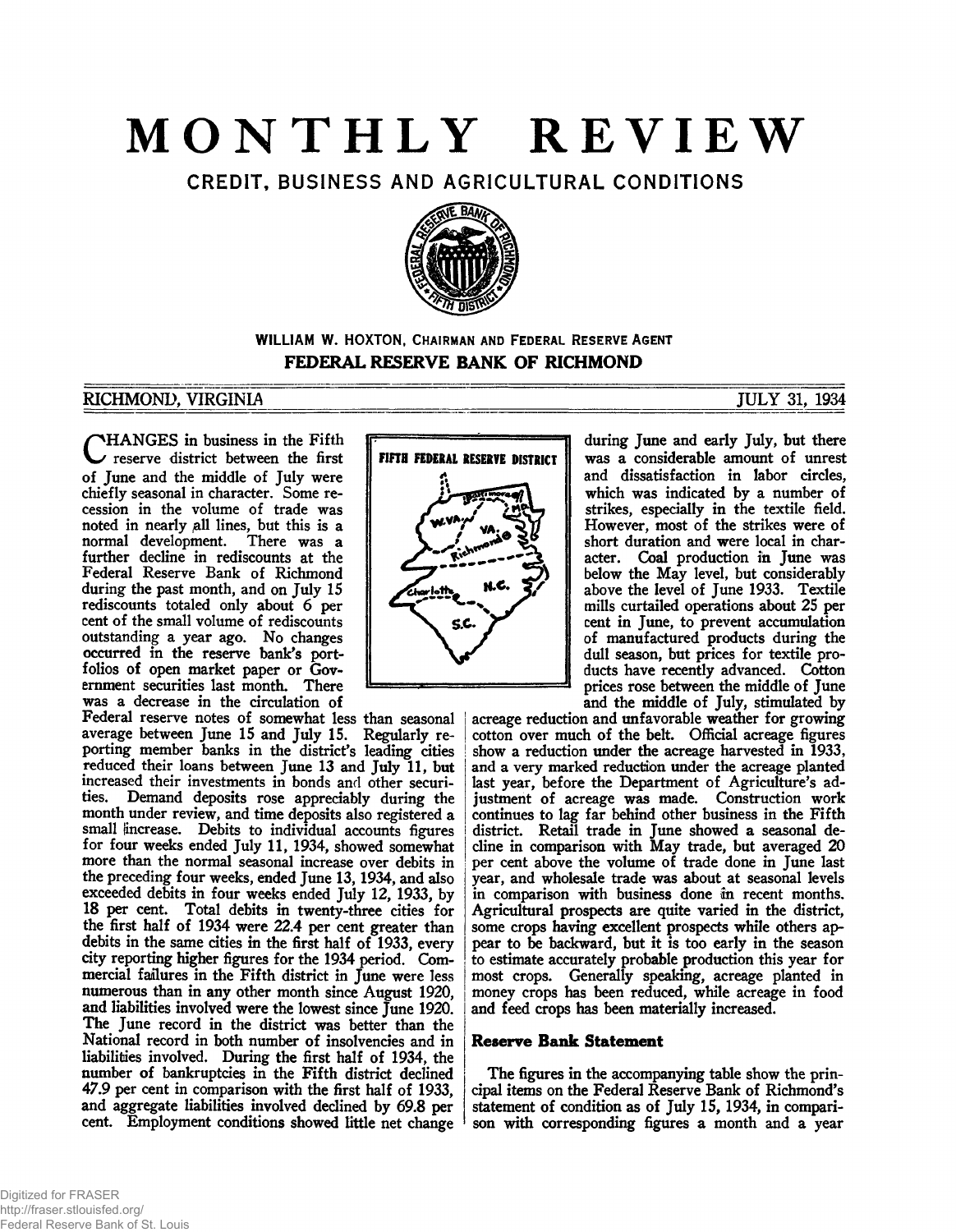|                                                                                     | 000 omitted |                               |    |                               |  |                             |  |
|-------------------------------------------------------------------------------------|-------------|-------------------------------|----|-------------------------------|--|-----------------------------|--|
| <b>ITEMS</b>                                                                        |             | July 15<br>1934               |    | June 15<br>1934               |  | July 15<br>1933             |  |
| Open market paper<br>Government securities                                          | \$          | 833<br>193<br>103,563         | \$ | 888<br>193<br>103.563         |  | \$13,991<br>276<br>58,108   |  |
| Total earning assets<br>Circulation of Fed. Res. notes<br>Members' reserve deposits |             | 104.589<br>142,133<br>118,274 |    | 104.644<br>142.769<br>123.088 |  | 72,375<br>139.801<br>71,608 |  |
| Reserve ratio                                                                       |             | 165,651<br>62.04              |    | 189,025<br>65.51              |  | 169,588<br>72.58            |  |

earlier. During the past month, rediscounts for member banks declined further, by \$55,000, but the holdings of open market paper and of Government securities remained unchanged. Total earning assets, therefore, declined \$55,000 between June 15 and July 15. The month witnessed a seasonal decline in the circulation of Federal reserve notes, but the decrease, amounting to only \$636,000, was less than usually occurs at this time of the year. Member bank reserve deposits declined by \$4,814,000 between the middle of June and the middle of July, but remained far above legal requirements. The several changes in the statement previously mentioned, with others of lesser importance, lowered the cash reserves of the Federal Reserve Bank of Richmond by \$23,374,000 between June 15 and July 15, and also reduced the ratio of reserves to note and deposit liabilities combined by 3.47 points.

A comparison of the July 15, 1934, figures with those for July 15, 1933, shows some marked changes during the year. Rediscounts for member banks, which were low a year ago, declined by \$13,158,000 during the period under review, amounting to only \$833,000 at the middle of July this year. Open market paper decreased \$83,000. On the other hand, the Bank increased its holdings of Government securities by \$45,455,000 between the middle of July last year and this, a change which resulted in a net rise in total earning assets of \$32,214,000 during the year. Circulation of Federal reserve notes showed a rise of \$2,- 332,000 between July 15, 1933, and the corresponding date this year. Member banks with funds on hand which they were unable to invest profitably and safely increased their reserve deposits at the Federal reserve bank by \$46,666,000 during the past year. Cash reserves of the Federal Reserve Bank of Richmond dropped by \$3,937,000 between the middle of July last year and the same time this year, and the ratio of cash reserves to note and deposit liabilities combined declined by 10.54 points.

## **Statement of 28 Member Banks**

The principal items of condition reported by twentyeight regularly reporting member banks in leading Fifth district cities are shown in the table for three dates, July 11 and June 13, 1934, and July 12, 1933, thus affording opportunity for comparison of the changes during the past month and the past year. It should be understood that the figures reflect conditions on the

|                                                                                                                                                                                                      | 000 omitted                                                                         |                                                                                          |                                                                                            |  |  |
|------------------------------------------------------------------------------------------------------------------------------------------------------------------------------------------------------|-------------------------------------------------------------------------------------|------------------------------------------------------------------------------------------|--------------------------------------------------------------------------------------------|--|--|
| <b>ITEMS</b>                                                                                                                                                                                         | July 11<br>1934                                                                     | June 13<br>1934                                                                          | July 12<br>1933                                                                            |  |  |
| Loans on stocks and bonds (in-<br>cluding Governments)<br>Total loans and discounts<br>Investments in stock and bonds<br>Reserve bal. with F. R. Bank<br>Demand deposits<br>Borrowed from F. R. Bank | \$59,504<br>106,999<br>166,503<br>178.610<br>46,776<br>11,657<br>217,033<br>134.574 | \$60,285<br>108,837<br>169,122<br>169,097<br>47,466<br>11,324<br>213,916<br>134.537<br>0 | \$62,219<br>112,866<br>175,085<br>151.979<br>28.941<br>10,360<br>183,090<br>131,842<br>321 |  |  |

report dates only, and are not necessarily the highest or lowest figures that occurred during the periods used in the comparisons.

Between June 13 and July 11, both this year, only minor changes for the most part were shown in the condition figures. Loans on stocks and bonds declined by \$781,000 during the month, and all other loans dropped by \$1,838,000, a total decrease in loans and discounts of \$2,619,000. On the other hand, the reporting institutions increased their investments in securities, chiefly Government obligations, by \$9,513,000 during the past month. There was a small decline of \$690,000 in reserve balances of the twenty-eight banks at the reserve bank. Cash in vaults rose by \$333,000 between the middle of June and the middle of July. Deposits increased during the past four weeks, demand deposits rising \$3,117,000 and time deposits by \$37,000. None of the reporting banks were borrowing at the Federal reserve bank on either of the dates used in the comparison.

Between July 12, 1933, and July 11, 1934, the twenty-eight member banks reduced their loans on securities by \$2,715,000, and all other loans, which are largely agricultural or commercial, dropped by \$5,867,- 000, a total decrease in loans and discounts amounting to \$8,582,000. Investments in bonds and stocks rose by \$26,631,000 during the year under review, chiefly in short time Government obligations on which the yield is low. The aggregate reserve balance of the reporting banks at the Federal reserve bank rose by \$17,835,000 during the past year, and on July 11, 1934, cash in vaults totaled \$1,297,000 more than on July 12, 1933. Deposits showed a marked increase between July last year and this, demand deposits rising by \$33,943,000 and time deposits gaining \$2,732,000. Two of the twenty-eight reporting banks were borrowing \$321,000 from the Federal Reserve Bank of Richmond a year ago, but none of them were borrowing on the corresponding 1934 date.

## **Time and Savings Deposits**

Time deposits in twenty-eight regularly reporting member banks and aggregate deposits in eleven mutual savings banks in Baltimore totaled \$327,654,854 at the end of June 1934, a higher figure than either \$326,631,- 808 in time and savings deposits at the end of May this year or \$325,617,214 at the end of June last year. Re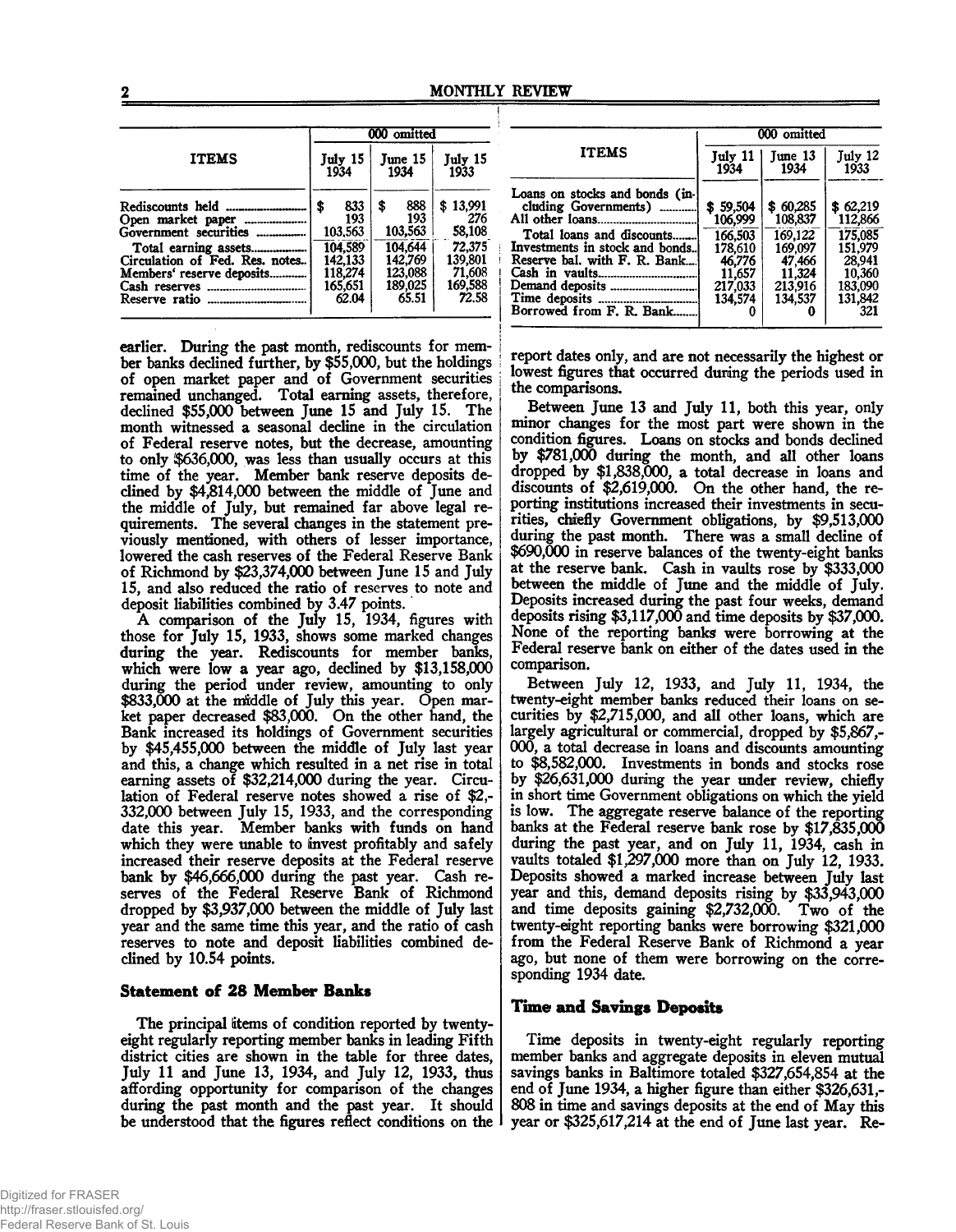posits during both the past month and the past year,

porting member banks showed increases in time de- while mutual savings banks gained deposits last month posits during both the past month and the past year.

|                                                        |                                                                                                                                                                                                                                                                                    | TOTAL DEBITS, FOUR WEEKS ENDED                                                                                                                                                                                                                                                         | SEMI-ANNUAL TOTALS                                                                                                                                                                                                                                                                 |                                                                                                                                                                                                                                                                                                      |                                                                                                                                                                                                                                                                                                    |
|--------------------------------------------------------|------------------------------------------------------------------------------------------------------------------------------------------------------------------------------------------------------------------------------------------------------------------------------------|----------------------------------------------------------------------------------------------------------------------------------------------------------------------------------------------------------------------------------------------------------------------------------------|------------------------------------------------------------------------------------------------------------------------------------------------------------------------------------------------------------------------------------------------------------------------------------|------------------------------------------------------------------------------------------------------------------------------------------------------------------------------------------------------------------------------------------------------------------------------------------------------|----------------------------------------------------------------------------------------------------------------------------------------------------------------------------------------------------------------------------------------------------------------------------------------------------|
| <b>CITIES</b>                                          | July 11, 1934                                                                                                                                                                                                                                                                      | June 13, 1934                                                                                                                                                                                                                                                                          | July 12, 1933                                                                                                                                                                                                                                                                      | 1934                                                                                                                                                                                                                                                                                                 | 1933                                                                                                                                                                                                                                                                                               |
| Durham, N. C.<br>Greensboro, N. C.<br>Newport News, Va | \$7,830,000<br>252,522,000<br>10,311,000<br>52,261,000<br>43,398,000<br>14,575,000<br>6,836,000<br>4,979,000<br>20,679,000<br>10,136,000<br>10,906,000<br>6,472,000<br>11,649,000<br>13,300,000<br>5,892,000<br>39,897,000<br>3,487,000<br>25,852,000<br>113,775,000<br>18,621,000 | \$7,459,000<br>230,837,000<br>9,937,000<br>42,166,000<br>39,543,000<br>15,563,000<br>5,523,000<br>4,323,000<br>17,742,000<br>9,458,000<br>11,128,000<br>5,389,000<br>10,445,000<br>11,870,000<br>6.042,000<br>36,766,000<br><b>2,833,000</b><br>15,054,000<br>98,761,000<br>16,601,000 | 7,997,000<br>S.<br>205,779,000<br>7.766.000<br>35,574,000<br>35,818,000<br>10,094,000<br>6,510,000<br>4,616,000<br>18,563,000<br>3,108,000<br>12,009,000<br>5,353,000<br>8,777,000<br>12,362,000<br>5,538,000<br>33,307,000<br>3,174,000<br>11.092.000<br>97,344,000<br>17,218,000 | 52,771,000<br>s.<br>1,543,042,000<br>66,060,000<br>237,877,000<br>262,543,000<br>96,901,000<br>34,945,000<br>34,521,000<br>133,693,000<br>61,216,000<br>81,246,000<br>34,651,000<br>67,227,000<br>81,877,000<br>37,567,000<br>235,697,000<br>18,815,000<br>128,828,000<br>677,520,000<br>113,478,000 | 43.133,000<br>\$<br>1,186,089,000<br>51,581,000<br>174,363,000<br>189,944,000<br>57,531,000<br>28,063,000<br>25,430,000<br>97,237,000<br>30,903,000<br>56,192,000<br>23,965,000<br>54,778,000<br>68,480,000<br>34,507,000<br>186,035,000<br>18,526,000<br>85,326,000<br>592,637,000<br>101,661,000 |
| Wilmington, N. C<br>Winston, Salem, N. C               | 181,108,000<br>7,401,000<br>29,493,000<br>\$891,380,000                                                                                                                                                                                                                            | 154,947,000<br>6,808,000<br>23,329,000<br>\$782,524,000                                                                                                                                                                                                                                | 175,916,000<br>5,829,000<br>31,498,000<br>\$755,242,000                                                                                                                                                                                                                            | 1,029,463,000<br>47,180,000<br>169,866,000<br>\$5,246,984,000                                                                                                                                                                                                                                        | 993,671,000<br>34,440,000<br>151,512,000<br>\$4,286,004,000                                                                                                                                                                                                                                        |

**DEBITS TO INDIVIDUAL ACCOUNTS**

The accompanying table of debits to individual accounts shows aggregate figures for all checks drawn against depositors' accounts in the banks of twentythree cities of the Fifth reserve district during three equal periods of four weeks, ended July 11, 1934, June 13, 1934, and July 12, 1933. In addition, the table shows figures for the half-year ended June 30, 1934, with comparative figures for the first half of 1933.

An increase in debits between four weeks ended June 13 and four weeks ended July 11 is seasonal, due chiefly to quarterly and semi-annual payments on and around July 1, and this year the increase was fully up to the level of most years. Debits in the four weeks ended July 11 showed an increase of \$108,856,000, or 13.9 per cent, over debits in the preceding four weeks, ended June 13, twenty of the twenty-three reporting cities registering gains. In Columbia and Greenville, two of the three cities which decreased, lower figures in the more recent period were probably due to curtailment of operations by cotton textile mills.

A comparison of the figures for the four weeks ended July 11, 1934, with corresponding figures for four weeks ended July 12, 1933, shows an increase of \$136,138,000, or 18 per cent, a favorable comparison with increases shown in other recent months. Twenty of the twenty-three cities reported increased figures for the 1934 period, the three decreases being due at least in part to the textile situation previously mentioned.

Total debits in the first half of 1934 amounted to \$5,246,984,000 in the reporting cities in the Fifth district, compared with debits aggregating \$4,286,004,000

in the first half of 1933, an increase this year of \$960,- 980,000 or 22.4 per cent. Every city reported higher figures for 1934. Part of the increase this year was due to the bank holiday last year, but most of it reflects both an increased volume of business this year and higher commodity prices in many lines.

#### **Commercial Failures**

*Dun & Bradstreet Monthly Review* for July states that business failures in the United States numbered only 1,033 in June 1934, with aggregate liabilities totaling \$23,868,293, decreases in comparison with June 1933 figures of 37.3 per cent in number of insolvencies and 32.5 per cent in liabilities. In June last year there were 1,648 failures, with liabilities totaling \$35,344,909. In the Fifth Federal reserve district, there were only 46 bankruptcies in June this year, with liabilities amounting to \$566,699, compared with 84 failures and liabilities aggregating \$1,646,019 in June 1933, decreases for the current month of 45.2 per cent in number of insolvencies and 65.6 per cent in liabilities involved. The number of failures in the district last month was the lowest reported for any month since August 1920, and liabilities were the lowest since June 1920. During the first half of 1934, bankruptcies in the Fifth reserve district numbered 379, compared with 727 in the first six months of 1933, a decrease of 47.9 per cent, and aggregate liabilities in the past six months totaled \$6- 438,185, a decrease of 69.8 per cent under liabilities totaling \$21,333,686 in the first half of 1933. The Fifth district record for June 1934 was better than the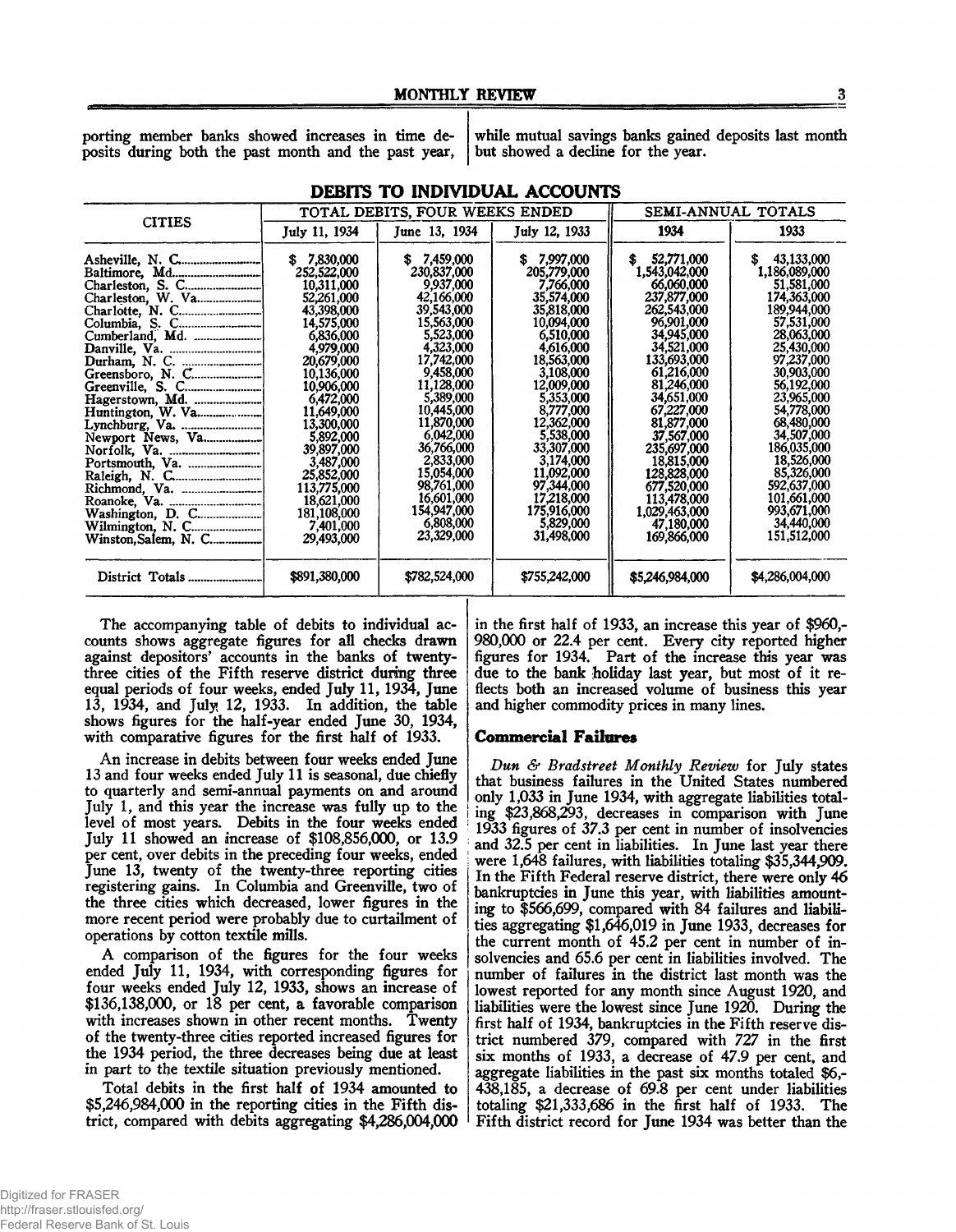National record in both number of failures and aggregate liabilities involved, and for the first half of this year the district also made a better comparison than the Nation in liabilities involved, but the total of bankruptcies for the six months declined more in the United States as a whole than in the Fifth district.

# **Employment**

Employment conditions in the Fifth Federal reserve district apparently made little net change during the past month. There have been some recent increases in employment, and at least one industrial plant which employs about 500 workers, and which has been closed for several years, is re-opening with sufficient orders to run the plant several months. There have recently been a number of strikes in the district, chiefly in different branches of the textile industry, but all except one or two of them have been settled. There is less demand for farm workers this year, because of restricted acreage, and in fact this decreased need for agricultural labor has increased the number of workers seeking employment in towns and cities. Relief work is still making heavy inroads into public funds, especially in sections where strikes have materially increased the number of persons who have to seek assistance.

# **Coal Production**

Total production of bituminous coal in the United States in June 1934 amounted to 26,424,000 net tons, compared with 28,100,000 tons mined in May 1934 and 25.320.000 tons in June last year. Daily average production in June this year of 1,016,000 tons compared with an average of 1,064,000 tons in May 1934 and 974.000 tons in June 1933. Total production of soft coal during the present calendar year to July 7 amounted to 187,797,000 net tons, a higher figure than 151,587,000 tons mined to July 7 last year. Tidewater shipments of coal through Hampton Roads totaled 9,624,106 tons during the first half of this year, compared with 8,- 392,186 tons shipped in the corresponding period in 1933.

The June 23 report of the Bureau of Mines, Department of Commerce, gave coal production figures by states for the month of May 1934. West Virginia, after falling behind Pennsylvania in production in April, was again in first place in May with 8,805,000 net tons, Pennsylvania with 7,895,000 tons dropping back to second place. The coal mining states of the Fifth district, Maryland, West Virginia and Virginia, mined a total of 9,785,000 tons of bituminous coal in May, 34.8 per cent of total National production.

# **Textiles**

By agreement with NRA authorities, cotton mills throughout the country curtailed production during June by approximately 25 per cent, this step being taken to regulate production in accord with lessened demand and a slow distribution in the past two months. Fifth district mills therefore consumed only 161,616 bales of cotton in June 1934, compared with 233,324 bales used in May this year and the record figure of 318,835 bales used in June 1933. Last month North Carolina mills consumed 84,201 bales, South Carolina mills consumed 67,936 bales, and Virginia mills 9,479 bales. June consumption in the Carolinas and Virginia was 44.5 per cent of National consumption, a lower figure than either 44.9 per cent of National consumption in May this year or 45.8 per cent in June 1933.

On June 20, the Department of Commerce issued a report on spindles in place, spindles active in May, total spindle hours of operation in May, and average hours of operation per spindle in place in May. On May 31, 1934, there were 31,029,950 spindles in place in the United States, North Carolina leading all states with 6,154,882, or 19.8 per cent of the total, South Carolina ranking second with 5,787,272 spindles, or 18.7 per cent, and Massachusetts third with 5,725,604 spindles, or 18.5 per cent. The Fifth district as a whole had 40.6 per cent of total spindles in place in the United States at the end of May. In actual spindle hours of operation South Carolina led all states for May with 1,850,307,770 hours, or 25.4 per cent of the National total of 7,279,- 092,293 hours, and North Carolina ranked second with 1,521,179,565 hours, or 20.9 per cent, while Massachusetts, with 955,510,747 hours of operation, showed only 13.1 per cent of the United States total, although that state has 18.5 per cent of spindles in place. The Fifth district, with 40.6 per cent of total spindles in place in the United States in May, showed 48.9 per cent of total hours of operation. In actual hours of operation per spindle in place, South Carolina led with 320 hours, Virginia with 287 hours tied Alabama for second place, and North Carolina with 247 hours ranked sixth, all of the Fifth district figures being larger than the United States average of 235 hours.

## **Cotton Statistics**

*Spot cotton prices,* under the influence of extremely unfavorable weather for the growing crop and sharply reduced acreage in comparison with recent years, advanced materially between the middle of June and the middle of July. In the *Review* last month we quoted the average price for middling grade upland cotton on ten Southern markets as 11.97 cents per pound on June 15, but on July 13, the latest date for which official figures are available, the average price had risen to 12.86 cents per pound, the highest price since June 1930.

*Consumption of cotton* in the United States in June 1934 totaled 363,414 bales, compared with 519,765 bales used in May this year and 697,261 bales in June 1933. Total consumption for the eleven months of the present cotton year—August 1 to June 30—amounted to 5,340,715 bales, compared with 5,536,754 bales consumed in the corresponding period of the 1932-1933 season. Manufacturing establishments held 1,326,480 bales on June 30, compared with 1,421,428 bales held on May 31 and 1,398,448 bales on June 30, 1933. Public warehouses and compresses held 5,985,715 bales in storage at the end of June this year, compared with 6,570,664 bales so held a month earlier and 6,309,492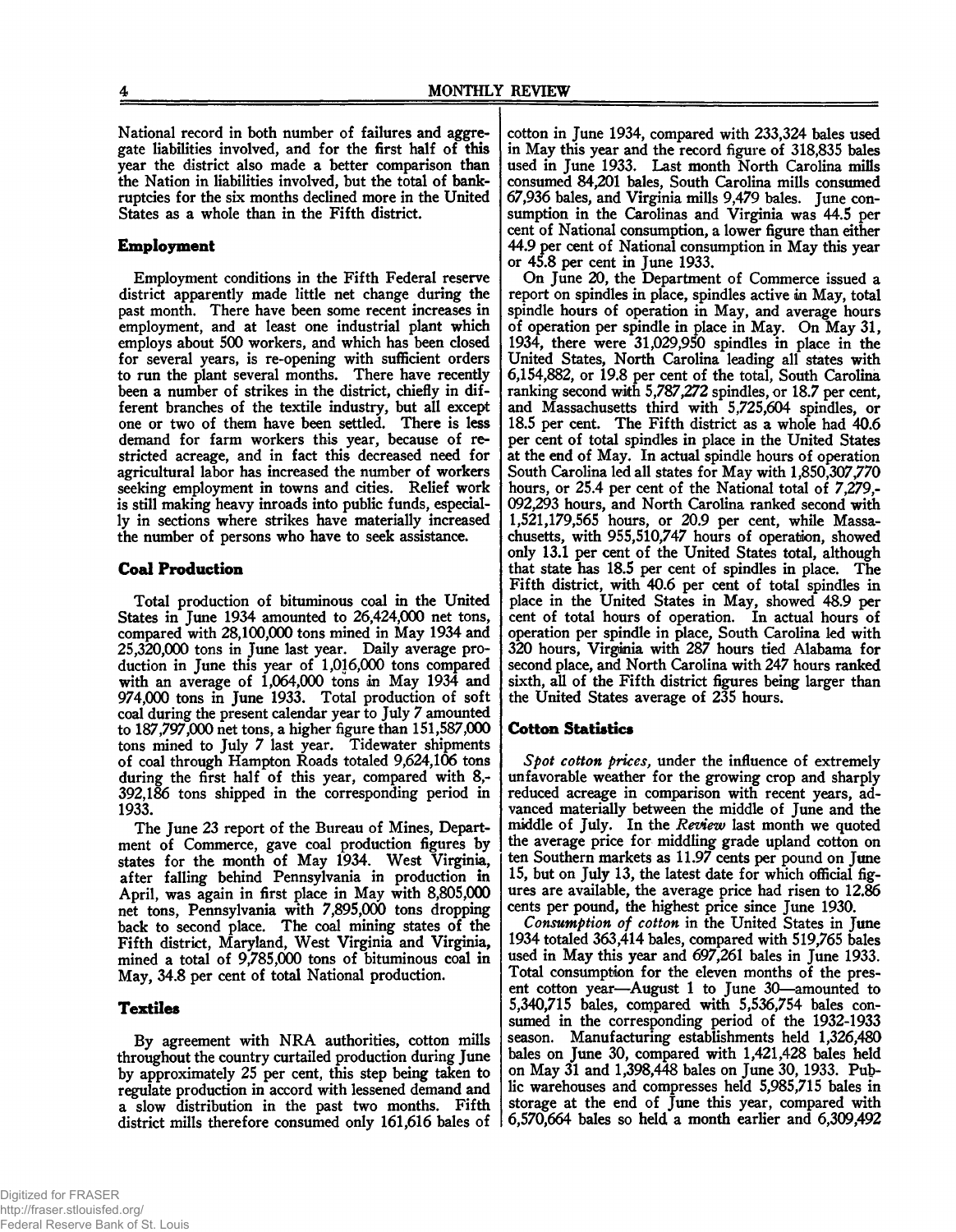bales on June 30 last year. June exports totaled 459,- 226 bales, compared with 284,764 bales sent abroad in May 1934 and 614,561 bales exported in June 1933. Exports during the eleven months of this cotton year totaled 7,228,595 bales, compared with 7,727,392 bales shipped over seas during the corresponding eleven months ended June 30, 1933, the decrease this year being due to lower exports to England, France, Italy and especially Germany, only partly offset by materially larger exports to Japan and some increase in shipments to Canada, China, and miscellaneous European states. Spindles active at some time during June numbered 24,690,312, compared with 25,891,366 in May this year and 25,549,974 in June 1933.

*Cotton growing states consumed* 292,621 bales of cotton in June, compared with 416,911 bales used in May and 565,951 bales in June 1933. Last month's consumption in the cotton growing states amounted to 80.5 per cent of National consumption, a higher figure than 80.2 per cent in May this year but less than 81.2 per cent in June 1933. Of the 292,621 bales of cotton consumed in the cotton growing states in June, Fifth district mills used 161,616 bales, or 55.2 per cent, a lower percentage than 56.3 per cent of Southern consumption attained by Fifth district mills in June last year.

On July 9, the Department of Agriculture issued its first cotton acreage report of the season, and estimated the area in cultivation as only 68.6 per cent of the July 1, 1933, acreage. Every cotton growing state except California materially reduced acreage this year, chiefly as a result of the Federal Government's campaign to reduce surplus cotton by restricting this year's crop to only a little over 10,000,000 bales. If allowance is made for about 10,500,000 acres of the July 1, 1933, acreage which was removed from cultivation and harvest in the plow up movement last summer, this year's acreage on July 1 was about 94 per cent of last year's productive acreage. In the Fifth reserve district, South Carolina showed a decrease of 29 per cent and North Carolina a decrease of 26 per cent, while Virginia planted 25 per cent less than last year. Heavy producing states outside the Fifth district reported the following decreases in acreage: Oklahoma 36% ; Arkansas 35% ; Tennessee 34% ; Texas 32%; Alabama and Mississippi 31%; Louisiana 30% ; and Georgia 25%. However, these figures are all in comparison with cotton in cultivation on July 1, 1933, before approximately 25 per cent of the acreage was destroyed, and therefore none of the state figures throw any light on probable yield in comparison with yields last year. No official information is yet available on the condition of this year's cotton crop, the first report of the season being due on August 8, but reports of drought in western and southwestern cotton growing states probably indicate that cotton has suffered along with other crops, and make it unlikely that last year's high yield per acre will be equaled in 1934.

## **Agricultural Notes**

*Maryland*. An increased production over 1933 for all major crops in Maryland, except potatoes and hay, is indicated by the July 1 crop report, although the total acreage, excluding strawberries, is about 73,000 acres less than last year. Acreage of corn, wheat, oats, sweet potatoes and tobacco have been reduced. speaking, the season through May was cool and wet, but in June weather turned very warm and dry, and some crops were adversely affected. The wheat crop in Maryland is estimated at 7,277,000 bushels this year, compared with 6,320,000 bushels harvested last year and a five-year production of 9,375,000 bushels. Better yields per acre are indicated for this year, an average of 19 bushels comparing with only 16 bushels last year. Although a smaller acreage was planted to corn, a yield of 16,480,000 bushels is expected this season, compared with 16,240,000 bushels in 1933 and a five-year average of 15,187,000 bushels. The oats crop of 1,188,000 bushels is above last year's yield of 1,100,000 bushels, but below the average of 1,563,000 bushels for five years. A hay yield in 1934 of 524,000 tons is slightly less than 529,000 tons cured last year, but is above the five-year average production of 479,000 tons. This year's Irish potato crop is forecast at 3,131,000 bushels, compared with 2,700,000 bushels in 1933 and 3,646,000 bushels the five-year average. The sweet potato forecast on July 1 of 650,000 bushels is much below last year's yield of 840,000 bushels, and is also far less than the five-year average production of 1,493,000 bushels. This year's tobacco crop will probably yield 22,950,000 pounds, compared with 20,400,000 pounds in 1933 and a five-year average production of 23,638,000 pounds. Apples totaling 992,000 bushels is materially less than 1.312.000 bushels in 1933 and a five-year average pick of 2,056,000 bushels.

*Virginia* farmers planted slightly less total acreage this year, but yields of the principal crops are expected to be better than last year. The acreage of wheat, barley, rye, peanuts, Irish potatoes and hay is larger than in 1933, but the acreage of corn, oats, sweet potatoes, tobacco and cotton is smaller. Crop conditions improved during June, rains in many sections having relieved drought conditions. Wheat yield is turning out slightly less than expected. Total production is forecast at 7,748,000 bushels this year, compared with 7,- 425,000 bushels threshed last year and a five-year aver-<br>age production of  $\frac{19,582,000}{2}$  bushels. The acreage age production of  $9,582,000$  bushels. planted to corn is estimated to be 1,445,000 acres, a decrease of 8 per cent from last year. The condition of the crop on July 1 was reported good except in sections which have had very little rainfall. Weather conditions during August usually determine corn yield, but the forecast on July 1 was for a yield of 34,680,000 bushels, compared with 36,918,000 bushels last year and a five-year average yield of 33,611,000 bushels. Wet weather in the spring prevented oat planting, and the crop is therefore less in acreage this year by 20 per cent than in 1933. Production is estimated at  $2,479,000$ bushels, compared with 3,360,000 bushels harvested last year. Irish potato acreage was increased 15 per cent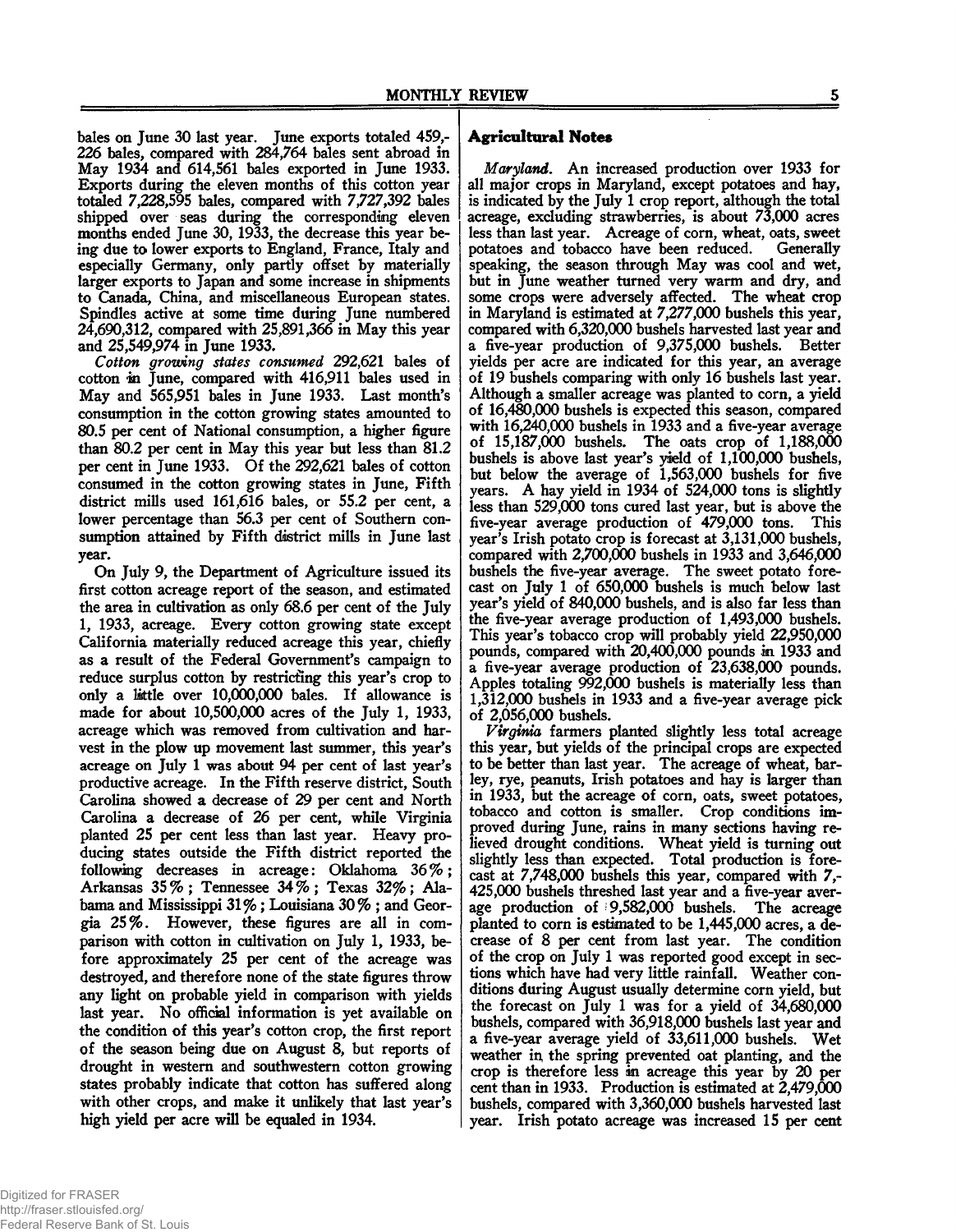this year, most of the increase being in the early commercial crop. The yield of the early crop was much heavier than last year, and total production of white potatoes this year is expected to be 13,803,000 bushels, compared with 8,649,000 bushels last year and 15,989,- 000 bushels the average for the five year base period, 1927-1931. The sweet potato acreage was reduced this year, low prices last year resulting in a sharp reduction in the commercial crop, which was only partly made up by an increase in the acreage planted for farm consumption. The crop this year is expected to yield 4,250,000 bushels, compared with 3,885,000 bushels dug in 1933. On July 1 the condition of hay crops was below normal as a result of dry weather in many sections of the State during May, but prospects for the late hay crop are very good. A total yield of 899,000 tons is materially below the 1933 yield of 992,000 tons. The Virginia peanut acreage is estimated at 141,000 acres this year, compared with 113,000 acres last year. Improvement in prices and a reduction in cotton acreage were the principal causes for the rise in peanut acreage. No forecast of production can be made so early in the season, but the crop is late and a favorable fall will be necessary in order to secure average yields. The acreage planted to tobacco is 18 per cent less than last year, and, with the exception of 1932, is the smallest acreage in the State since 1872. The condition of the crop on July 1 was unusually good and excellent yields are expected, but weather conditions during August usually determine the actual yield. Present prospects point to a probable production of 75,895,000 pounds, compared with 97,046,000 pounds last year. The 1934 production of apples, peaches and pears will be below the ten-year average as a result of unfavorable weather during the winter and spring. Apple prospects declined in June and total production is now forecast as 7,630,000 bushels, compared with 10,900,000 bushels last year and 12,914,000 bushels the average for 1927-1931. Commercial orchards have better prospects than farm orchards. There are not as many apples on the trees as last year, but the quality is so much better that if the apples develop the usual size it is possible the commercial crop may equal last year's small yield of 1,750,- 000 barrels.

*West Virginia*. Slightly curtailed acreage, low yields of early hay crops, and a fair to good crop of corn and other fall crops are indicated for West Virginia in the July 1 report. Inadequate rainfall during April and May reduced crop prospects in nearly all sections of the State except the Eastern Panhandle. Thundershowers during June improved pastures, hay and corn prospects, and were also beneficial to the early potato crop. This year's corn yield is forecast at 11,772,000 bushels, compared with 13,920,000 bushels the five-year average production. Corn was planted late this year, and growth in May was slower than usual, but the crop made excellent progress during the latter part of June. Wheat yield in West Virginia this year totaling 1,700,- 000 bushels is less than last year's yield of 1,798,000 bushels but is above the five-year average of 1,679,000 bushels. Oats production is estimated at 2,072,000 bushels in 1934, compared with 2,356,000 bushels har-

vested last year. Based on the July 1 condition, hay is expected to yield 398,000 tons, much less than the 1933 crop of 690,000 tons. Irish potato production of 2.964.000 bushels forecast this year materially exceeds the 1933 crop of 2,331,000 bushels but is below the fiveyear average of 3,522,000 bushels. Tobacco suffered from the late spring dought, and this year's production of 3,125,000 pounds is less than 4,322,000 pounds in 1933. However, this year's reduction in tobacco acreage accounts for most of the decline in yield. The West Virginia apple crop is estimated at 3,105,000 bushels, compared with 4,200,000 bushels last year and 7,000,000 bushels the five-year average.

*North Carolina* crops on July 1 were in very uncertain condition. Prospects for corn, pastures and grasses were good, but the weather up to July was too wet for cotton. A corn crop of  $43,252,000$  bushels is indicated this year, compared with 44,252,000 bushels in 1933. The wheat yield turned out 4,253,000 bushels against 3,714,000 bushels threshed last year. Oats yielded 3,440,000 bushels in 1934 and 3,382,000 bushels in 1933. Prospects for hay are ahead of last year, and this year's yield is estimated at 559,000 tons, compared with 553,000 tons last year. An Irish potato yield of 10.413.000 bushels exceeds last year's crop of 7,315,000 bushels, but this year's sweet potato yield of 6,972,000 bushels is less than 7,905,000 bushels dug in 1933. A tobacco crop of 400,912,000 pounds, now forecast for 1934, is much less than 537,979,000 pounds cured last year, but this reduction is of course a result of the Agricultural Adjustment program. The prospective apple crop in North Carolina is only 2,850,000 bushels, compared with 5,254,000 bushels last year.

*South Carolina* crop prospects on July 1 were relatively unsatisfactory, due to cool wet weather in May and early June, followed by excessively hot weather. Total acreage planted to all crops this year is about 3 per cent more than the 1933 acreage, increases in food and feed crops more than offsetting reductions in cotton and tobacco. Corn acreage was increased 13 per cent, wheat 15 per cent, oats 5 per cent, hay 4 per cent, sweet potatoes 2 per cent, and Irish potatoes 31 per cent. Cotton acreage was reduced nearly 7 per cent below the acreage actually harvested last year, and tobacco acreage was cut 28 per cent. Corn prospects are the poorest in years, with an indicated production of 18,658,000 bushels compared with 22,808,000 bushels gathered last year from a smaller acreage. The prospective per acre yield is the smallest since 1901. Winter freezes and deficient spring moisture are mainly responsible for the shortest oats crop since 1928. This year's forecast of 6,596,000 bushels compared with 7,215,000 bushels last year and a five-year average production of 8,117,- 000 bushels. Increased acreage and a somewhat better per acre yield brought a wheat yield of 765,000 bushels in South Carolina this year, compared with 592,000 bushels harvested last year and a five- year average production of 546,000 bushels. The tobacco outlook on July 1 was for a yield of 46,250,000 pounds in 1934, compared with 88,580,000 pounds last year and average production of 83,820,000 pounds in the five years 1927- 1931. The low prospective yield is chiefly due to reduced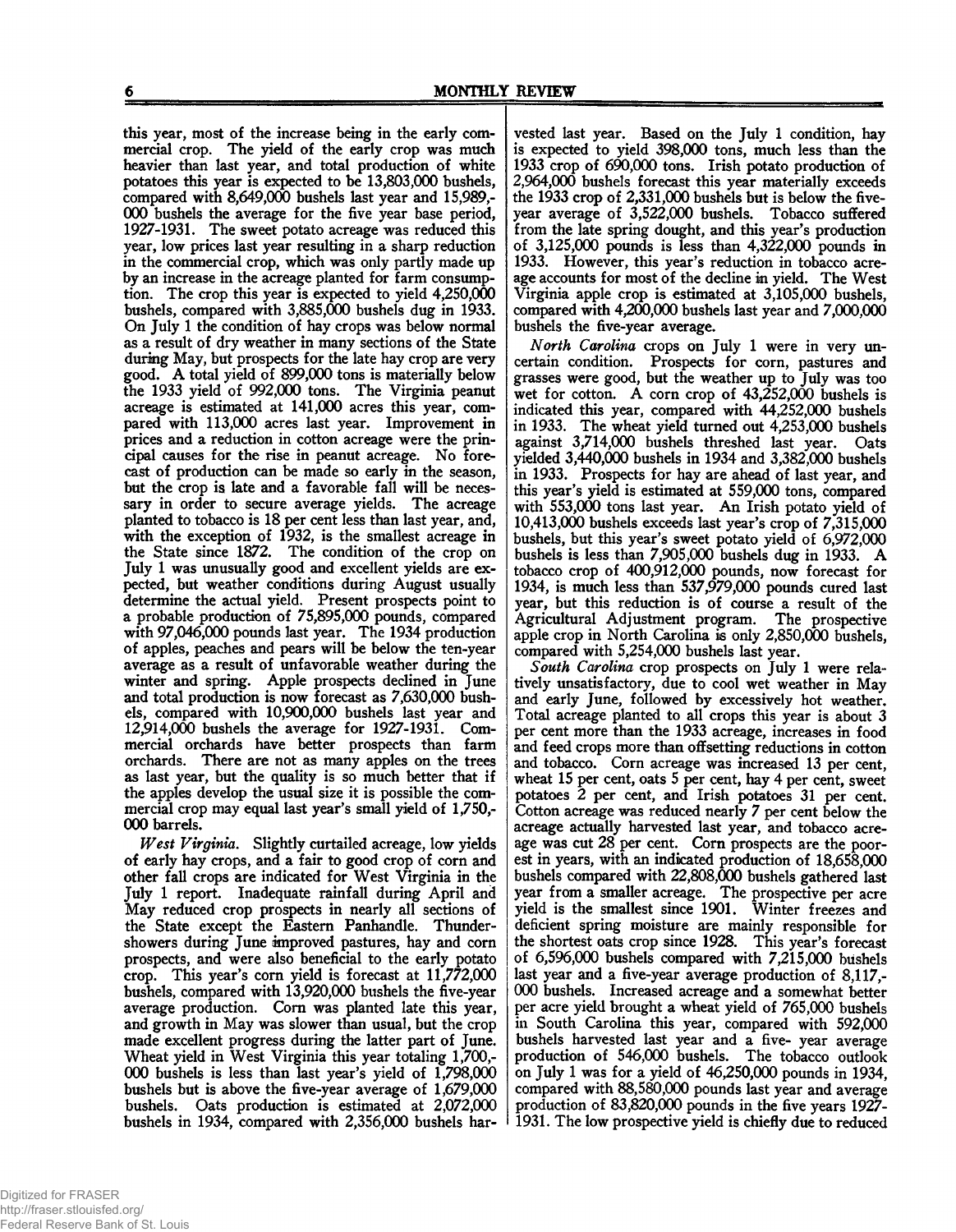acreage, but the condition of the crop on July 1 was also much lower than a year earlier. Prospects for sweet potatoes, while somewhat below last year, are slightly above the five-year average, indicated production this year of 4,275,000 bushels comparing with 4,648,000 bushels last year and 4,247,000 bushels the five-year average. Irish potatoes are expected to yield 2,625,000 bushels in 1934, compared with 1,744,000 bushels in 1933 and 2,944,000 bushels the average for 1927-1931. Hay prospects are better than last year, and a crop of 206,000 tons is larger than 195,000 tons cut in 1933.

#### **Construction**

**Building Permits Issued in June 1934 and 1933**

*Building permits issued* in June in thirty-one leading cities of the Fifth reserve district numbered 1,976, compared with 2,409 permits issued in June 1933, a decrease of 18 per cent, but estimated valuation figures for last month totaled \$2,657,648, an increase of 8.6 per cent over valuation of \$2,446,494 in June 1933. Sixteen of the thirty-one reporting cities showed higher valuation figures for June 1934. Among the five largest

cities, increased valuation figures were reported for Washington and Charlotte, but Baltimore, Richmond and Norfolk fell below their June 1933 totals. Lynchburg, Charlotte, Greensboro and Raleigh made the most favorable records last month.

*Contracts awarded* for construction work in the Fifth reserve district in June this year totaled \$18,627,345, including both urban and rural construction, compared with \$10,425,409 in contracts awarded in June 1933, according to figures collected by the F. W. Dodge Corporation. Of the June 1934 contracts, \$2,543,415 was for residential structures, 13.7 per cent of all contracts, compared with \$3,342,989 for residential work in June last year, or 32 per cent of all contracts awarded that month.

#### **Retail Trade, 31 Department Stores**

|                                                    |      |                  | Richmond Baltimore Washington Other Cities District                                                          |       |  |
|----------------------------------------------------|------|------------------|--------------------------------------------------------------------------------------------------------------|-------|--|
| June 1934 sales, compared with sales in June 1933: |      |                  |                                                                                                              |       |  |
|                                                    |      |                  | $+24.2$ $+17.1$ $+21.3$ $+28.6$ $+20.6$                                                                      |       |  |
|                                                    |      |                  | Total sales first half of 1934, compared with first half of 1933:<br>$+23.5$ $+17.9$ $+18.7$ $+29.0$ $+19.9$ |       |  |
|                                                    |      |                  | June 30, 1934 stocks, compared with stock on June 30, 1933:<br>$+23.0$ $+16.7$ $+8.7$ $+6.9$ $+13.0$         |       |  |
| $-5.8$                                             |      |                  | June 30, 1934 stocks, compared with stocks on May 31, 1934:<br>$-6.4 -7.6 -7.0 -6.9$                         |       |  |
| .328                                               |      | $.315$ $.358$    | Number of times stock was turned in June 1934:<br>.278                                                       | .329  |  |
| 1.945                                              |      | 1.715 1.902 1.73 | Number of times stock was turned since January 1, 1934:                                                      | 1.814 |  |
| 30.5                                               | 27.6 | 28.7             | Percentage of June 1, 1934 receivables collected in June:<br>29.2                                            | 28.5  |  |

Note: Sales and stock changes are percentages.

#### **W holesale Trader 57 Firms.**

| 20      | 7<br>Groceries Dry Goods Shoes Hardware                                                                      | - 6   | 13      | Druas      |
|---------|--------------------------------------------------------------------------------------------------------------|-------|---------|------------|
| $+28.6$ | June 1934 sales, compared with sales in June 1933;<br>$-11.3 -27.8$                                          |       | $+16.0$ | $+14.3$    |
| $+8.8$  | June 1934 sales, compared with sales in May 1934:<br>$-18.5$                                                 | —44.7 | $-5.9$  | $-8.0$     |
| $+25.4$ | Total sales first half of 1934, compared with first half of 1933:<br>$+43.9$ $+20.9$ $+45.0$                 |       |         | $+22.8$    |
|         | June 30, 1934 stocks, compared with June 30, 1933 stocks:<br>$+ 1.3(8*)$ $+67.5(3*)$ $+56.7(4*)$ $+15.6(7*)$ |       |         |            |
|         | June 30, 1934 stocks, compared with May 31, 1934 stocks:<br>$-2.1(8^*)$ $-1.2(3^*)$ $+22.5(4^*)$ $-7(7^*)$   |       |         |            |
|         | Percentage of June 1, 1934, receivables collected in June:<br>$83.2(11*)$ $36.5(4*)$ $53.7(6*)$ $42.0(11*)$  |       |         | $59.1(7*)$ |
|         | *Number of reporting firms. All figures in the table are                                                     |       |         |            |

(Compiled July 21, 1934)

percentages.